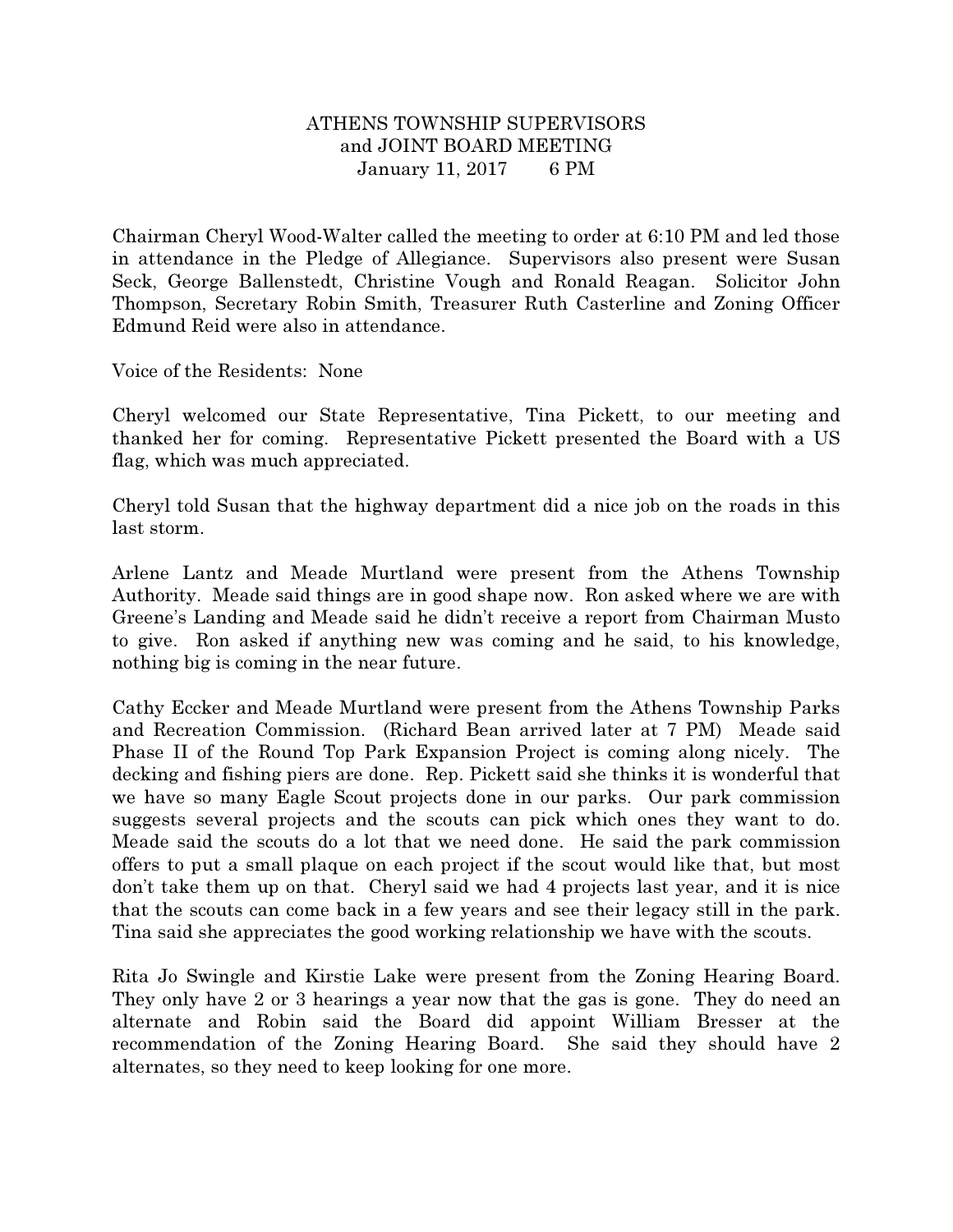Page Two Athens Township Supervisors Joint Board Meeting January 11, 2017

Scot Saggiomo, Clif Cheeks, Marion Carling and Ron Reagan were present for the Planning Commission. Scot thanked the supervisors for their support, as well as Ed and Cindy preparing them for their workshops. Clif said it has been quiet lately. Ron asked Eddie if there was any more news on Rite Aid. Ed said they need to submit to Zoning Hearing Board, but he hasn't heard anything in about 4 months. Ron said some of the Chesapeake properties have been sold to 77 Energy, but Chesapeake still owns the housing facility and the big office building. We also need to update our zoning ordinance again. Clif said if anyone has any comments regarding any ordinance changes, please see that Planning Commission gets them.

Rita Jo said the red light in Greene's Landing is great. Cheryl said there have been less 'cut-throughs' (at the Dandy) since the curbing was installed. Ron and Cheryl both said they should have a pole light at 199 and signs to help clarify the changes that have been instituted at that location.

Ron asked Rep. Pickett if the KOZ program will continue. She said the Governor opened it for the cracker plant but closed it again. Now they are looking at something called a KEEZ that has something to do with energy. Cheryl asked if there is any oversight on these KOZ zones if a business is granted the tax breaks but leaves before their required timeframe is up – no one seems to follow that. Rep. Pickett said DCED should be overseeing that. The assessment office might also be of help with that.

Ron asked about the gas tax of 32-cents/gal. over 3 years. Rep. Pickett said she was called into the Governor's office before the vote on this. She said she would not vote for this as it's too much money. But, now that it has passed, we have the right to have the infrastructure improvements that these funds are supposed to be used for. Ron asked if this would hurt PA getting new business? Rep. Pickett said the flip side to that is the businesses need roads and good infrastructure to function. Ron said he sees NYSDOT trucks and other trucks filling up at the CNG stations. He asked if she is receiving any flack about the pipelines. She said not from her constituents, but elsewhere. The purpose of the pipeline is exporting gas. Ron asked about the price increase on the PA Turnpike. Rep. Pickett said Interstate 80 was supposed to become a toll road, but that didn't happen. The turnpike is its own Authority and those tolls went up.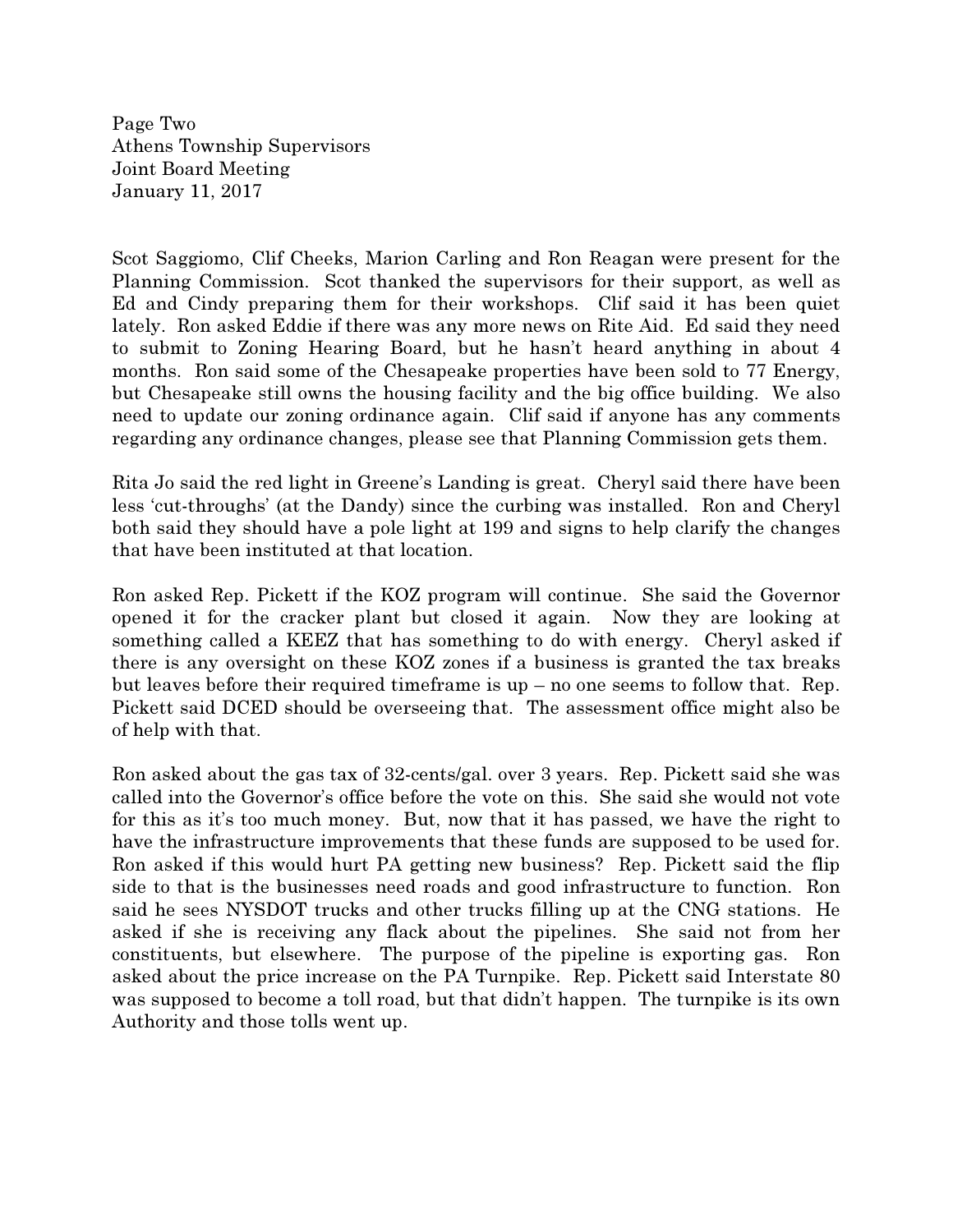Page Three Athens Township Supervisors Joint Board Meeting January 11, 2017

Ron asked if there are any big projects coming up this year and Rep. Pickett said replacing all the little bridges seems small, but it really is a big – and much needed – project.

George asked is there oversight on the revenue from the 32-cent gas tax and where does it go. Rep. Pickett said that all goes into Liquid Fuels. Some of the money is used to fund the State Police.

Rep. Pickett had said she is the Chair of the Insurance Committee in Harrisburg. Ron asked if the Affordable Care Act (ACA) is repealed, what will that do for PA? She said it could possibly be a good thing, because insurance companies are pulling out of the exchanges and that's causing premiums to rise because there are fewer to companies to choose from. Governor Wolf expanded Medicare when he came into office, which took on an additional 600,000 people. Previously, Governor Corbett would not do that because he felt it was too cost-prohibitive.

Rita Jo asked if the Athens Township employees pay anything toward their health insurance. They do not. She asked why? Cheryl said it was a collective bargaining issue and we have contracts.

Meade asked what happens to people who live in a state that has no insurance providers? It's unknown.

With regard to the Athens Bridge lighting, Robin reminded everyone that we had voted to retrofit the existing lighting on the bridge with LED lighting. She was contacted by PennDOT the day after our meeting telling us that we would need to have the lights ENGINEERED before we could do a retrofit – and we would be responsible for that cost. Several phone calls and emails back and forth with PennDOT District 3, Representative Pickett, and Senator Yaw's office had no impact. PennDOT does not have a spec for this. We cannot afford to hire an engineer and accomplish this retrofit, even though it would take us from the current bulbs with a 30-DAY life span and NO warranty to an efficient LED light with a 5 year life span, 5-year warranty and 70% energy savings. On motion of Christine, second by Ron, it was unanimous to accept the quote from Kuharchik to replace the lights with the current style bulbs instead of the retrofit. Representative Pickett said she will continue to fight for us on this issue.